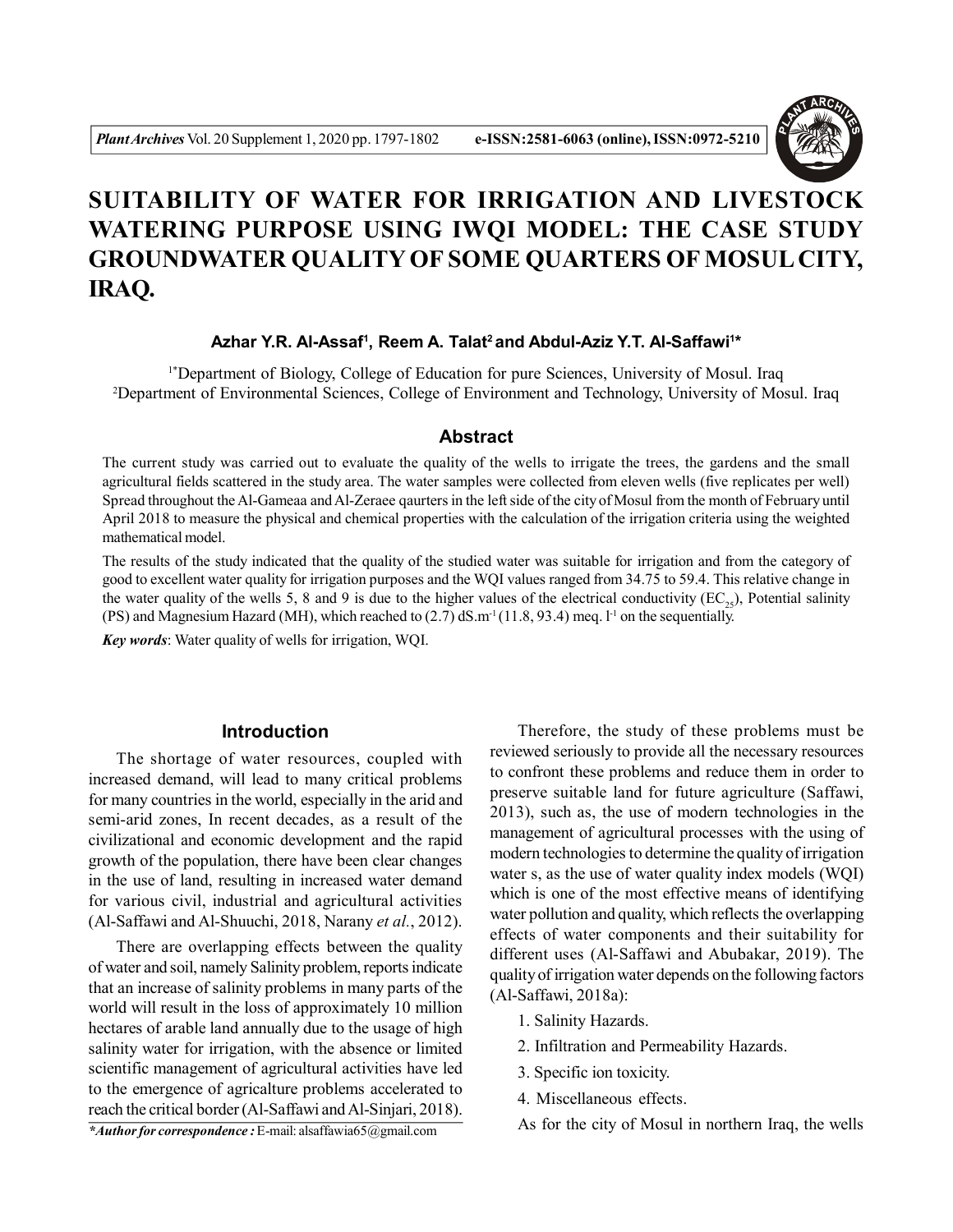were spread due to the harsh conditions experienced by Iraq in general and the city in particular from the destruction of infrastructure such as water pipe networks, power transmission lines, etc. The citizens use this type of water for all uses and are still used in irrigation Gardens, trees, small agricultural fields and watering livestock and poultry. The use of WQI models of water quality has spread significantly after mathematical model was proposed by Horton in 1965 and later developed by Brown in 1970 (Kablan *et al.*, 2018). Over time, a large number of models have been proposed and developed because of the viability of the water quality model, which reflects overlaps between large numbers of data and water characteristics (Krishan *et al*., 2016, Al-Saffawi *et al*., 2019) which are understood by everyone, several studies have been conducted to evaluate groundwater quality for irrigation purposes in Nineveh Governorate using WQI, among them. The study of Al-Saffawi and Al-Shanoona (2013) for groundwater quality of some villages southeast of Mosul city. The results of the study indicated that the water of the wells are suitable for irrigation purposes for both pH, % Na and SAR, with the emergence of some problems related to salinity according to the international classification approved. Saeed *et al.*, (2018) also applied the CCMEWQI model to evaluate the well water of Al-Siddiq and Al-Hadbaa qaurters in Mosul city for irrigation purposes. The results of the study indicated that the water quality of the wells was suitable for irrigation. WQI values ranged from 66.6 to 94.0, which indicates that the water quality ranged between good to suitable categories for irrigation.

Further study was conducted by Al-Saffawi (2018) on groundwater of Sinjar district, west of Mosul city to determine their suitability for irrigation. According to the results, the groundwater quality was between good to unsuitable for irrigation because of high electrical conductivity values (EC25) for 72% of the water samples, suggesting the occurrence of salinity damage to the soil and plants. Other study by Al-Saffawi (2019) to assess the groundwater quality in Nimrud area southeast of Mosul, the results indicated that high levels of most studied characteristics, which reflected negatively on WQI values, which falls within severe restriction category for irrigation, therefore, is likely to cause a problem of salinity in heavy soils as well as toxic effects on sensitive crops.

Finally, the study conducted by Talaat *et al.*, (2019) to assess the groundwater quality in some areas on the left side of the city of Mosul, which indicated that WQI values for the studied groundwater ranged from poor to unfit for use. This deterioration of quality is due to the high levels of most studied parameters. So, the current study came to evaluate the groundwater quality of Al-Gameaa and Al-Zeraee qaurters for irrigation of domestic gardens, trees and small agricultural fields scattered in the region using the water quality index.

#### **Materials and Methods**

Study site: This study was conducted on groundwater of Al-Gameaa and Al-Zeraee quarters in lift side of Mosul city, Northern part of Iraq, which that rely on groundwater as the main source of water for irrigation, washing and bathing in the last years, as a result of the great destruction that occurred in Mosul. The geological formation in the studied areas is Al-fatha (lower faris), which is largely spread in large parts of Mosul city. This formation dates back to the Middle Miocene epoch and consists of the sequence of gypsum, anhydrite and evaporation salts overlapping with limestone and Marl etc. The adjacent areas of the Tigris River cover with the newly formed sediments of flood plains formed by river deposits during floods (Al-Bachachi, 2014, Al-Sardar *et al.*, 2018). As well as, the sequence of sedimentary cycles for Upper



**Fig. 1:** Map of the left bank of Mosul city showing the study quarters.

Miocene formation consisting of claystone, sandstone, siltstone and marl (Al-Yousbakey *et al.*, 2018).

Water sampling: In the current study, it has been identified eleven wells randomly, seven of them in the Al-Gameea quarter and four wells in the Al-Zeraee quarter, as shown in fig. 1 and table 1 water samples were collected approximately every two weeks (five replicates per well) from February to April 2018 using polyethene bottles washed with distilled water and then washed with sample water before filling (APHA, 1998).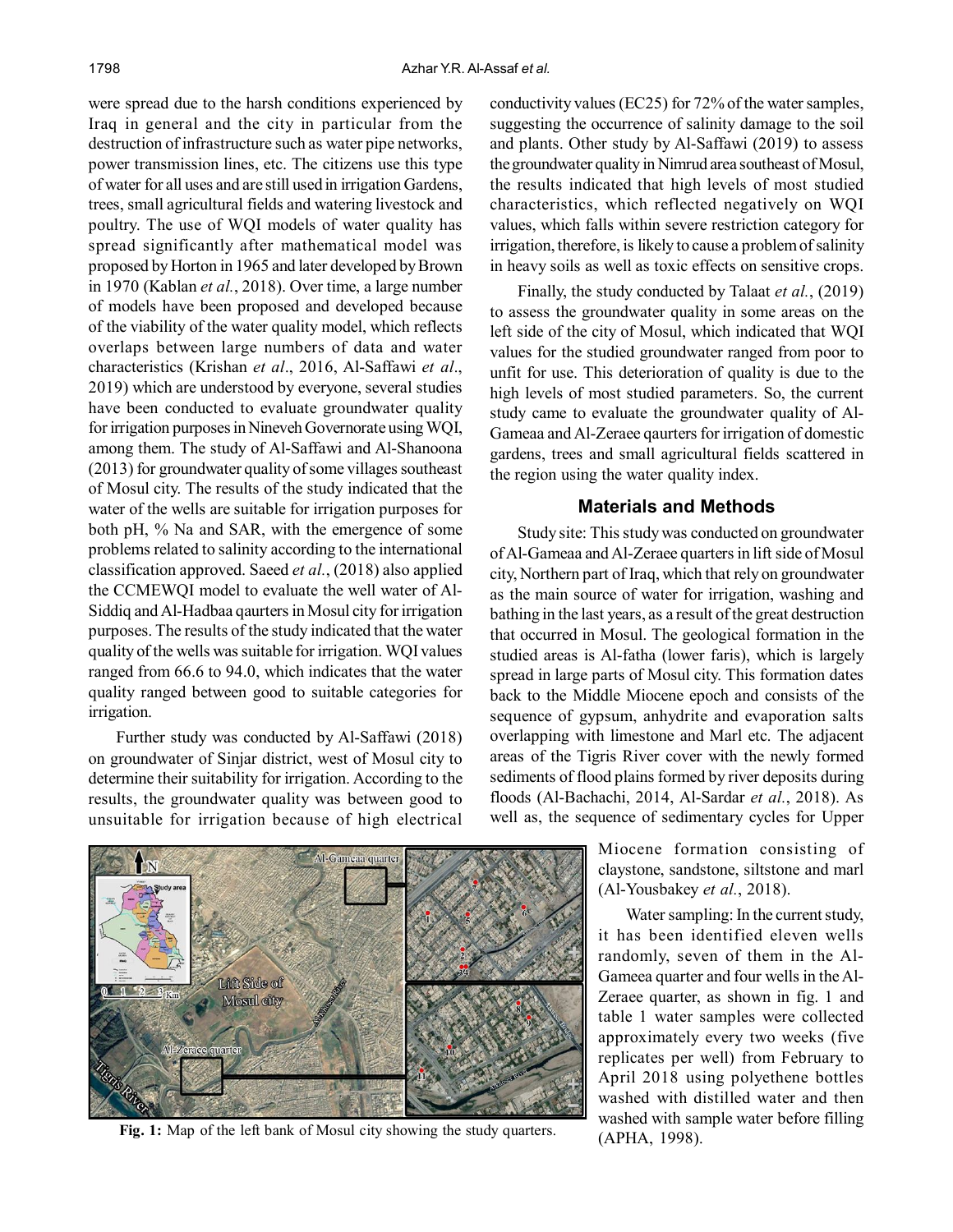| <b>Sites</b> | Well No. | E                   | N         | Depth (m) |  |
|--------------|----------|---------------------|-----------|-----------|--|
|              |          | 43°18'56"           | 36°38'92" | 42        |  |
|              | 2        | 43°18'71"           | 36°38'93" | 36        |  |
| Al-Gamea     | 3        | 43°18'70"           | 36°38'73" | 5.0       |  |
| quarter      | 4        | 43°18'72"           | 36°38'74" | 14        |  |
|              | 5        | 43°18'29"           | 36°38'91" | 48        |  |
|              | 5        | 43°18'97"           | 36°38'93" | 33        |  |
|              | 7        | 43°18'76"           | 36°39'02" | 45        |  |
|              | 8        | $43^{\circ}14'87''$ | 36°35'63" | 13        |  |
| Al-Zeraee    | 9        | 43°14'91"           | 36°35'58" | 13        |  |
| quarter      | 10       | 43°14'56"           | 36°35'48" | 23        |  |
|              | 11       | 43°14'44"           | 36°35'39" | 9.0       |  |

**Table 1:** Coordinates and depths of the study wells on the left bank of Mosul city.

Methodology: Each sample of groundwater was analyzed to estimate the following characteristics: pH, chlorides, sulphates, nitrates, based on universal standard methods and irrigation indices such as sodium percentage (Na%), sodium absorption ratio (SAR), Magnesium Hazard (MH), residual sodium carbonate (RCS), Kelley ratio (KR), potential salinity (P.S) and permeability index (PI) were calculated from the following equations (Bhat *et al.*, 2016, Ramadhan *et al.*, 2018, Ememu and Nwankwoala, 2018, Yasmin *et al.*, 2019, Xu *et al.*, 2019):

% Na = Na × 100 / Na + K + Ca + Mg  
\n
$$
SAR = \frac{Na}{\sqrt{Ca + Mg}}
$$
\n
$$
M.H = Mg / Ca + Mg \times 100
$$
\n
$$
KR = Na / Ca + Mg
$$
\n
$$
PI = \frac{Na + \sqrt[3]{HCO3}}{Na + Ca + Mg} \times 100
$$
\n
$$
RSC = (Ca + Mg) - (CO3 + HCO3)
$$
\n
$$
PS = \frac{V_2}{SO_4} + Cl
$$

Estimation of Water Quality Index (WQI):

The weighted mathematical model was used Referred to by many researchers (Boateng *et al.*, 2016, Howladar *et al.*, 2017, Dawood *et al.*, 2018). The model is applied to twelve criteria to calculate the water quality index (WQI) according to the following four phases:

Phase I: The weight of wi is given to each property according to its relative importance and ranges from 5-1. The electric conductivity  $(EC_{25})$ , sodium absorption ratio (SAR) and permeability index (PI) are given a weight of five for their importance and their effect on the soil and developing plants, while the residual sodium carbonate (RSC) was given weight 1 for its low values in Iraqi water as given in table 2.

|  |  | <b>Table 2:</b> Standard limits (Si), parameter weight (wi) and |  |  |
|--|--|-----------------------------------------------------------------|--|--|
|  |  | relative weight (Wi) used to calculate IWQI. $(meq.11)$ .       |  |  |

| <b>Parameters</b>         | Si*         | Weight (wi)    | Wi          |  |  |
|---------------------------|-------------|----------------|-------------|--|--|
| pH                        | $6.5 - 8.5$ | 4              | 0.088888888 |  |  |
| $EC25$ dS.m <sup>-1</sup> | 2.00        | 5              | 0.111111111 |  |  |
| Cl                        | 10          | 3              | 0.066666666 |  |  |
| NO <sub>3</sub>           | 2.18        | 3              | 0.066666666 |  |  |
| HCO <sub>3</sub>          | 8.5         | 3              | 0.066666666 |  |  |
| <b>RSC</b>                | 2.25        | $\overline{2}$ | 0.044444444 |  |  |
| PI                        | 75          | 5              | 0.111111111 |  |  |
| <b>KR</b>                 | 1.0         | 3              | 0.066666666 |  |  |
| %Na                       | 60          | 4              | 0.088888888 |  |  |
| <b>SAR</b>                | 10          | 5              | 0.111111111 |  |  |
| M.H                       | 50          | 4              | 0.088888888 |  |  |
| P.S                       | 10          | $\overline{4}$ | 0.088888888 |  |  |
| Σ                         |             | 45             | 0.999999993 |  |  |

\* Moghimi, 2016.

Phase II: Relative weigh is calculated according to the following equation:

$$
Wiw\ i=\frac{u}{\Sigma(i=i(\square^n)w_i)}
$$

*As: Wi: relative weight, wi: property weight.*

Phase III: Find the rate of values of Quality rating (qi) as in the following equation:

$$
qi = Ci / Si \times 100
$$

*As: Ci: the measured value of the property,Si: the standard limit.*

Phase IV: The Subindex (Sli) and water quality index (WQI) values are calculated from the following equations:

$$
SLi = Wi \times qi
$$

$$
WQI = \Sigma Sli
$$

Water quality is then classified as compared to table 3.

#### **Results and Discussions**

The weighted mathematical model was applied for the evaluation of well water for irrigation purposes using 12 criteria such as (pH, electrical conductivity  $(EC_{25})$ , Chloride (Cl), Bicarbonate (HCO<sub>3</sub>), Nitrate (NO<sub>3</sub>), Sodium adsorption ratio (SAR), residual sodium carbonate values RSC, PI permeability index, Kelly percentage, Sodium percentage (% Na), Magnesium Hazard (MH)

**Table 3:** Classification of water quality by the water quality index values.

| WQIValues | < 50          |                             | $50-100$   100-200 | 200-300         | > 300   |
|-----------|---------------|-----------------------------|--------------------|-----------------|---------|
| Class     |               |                             |                    |                 |         |
| Water     | Ecellent Good |                             | Poor               | Very poor Unfit |         |
| status    |               | quality   quality   quality |                    | quality         | quality |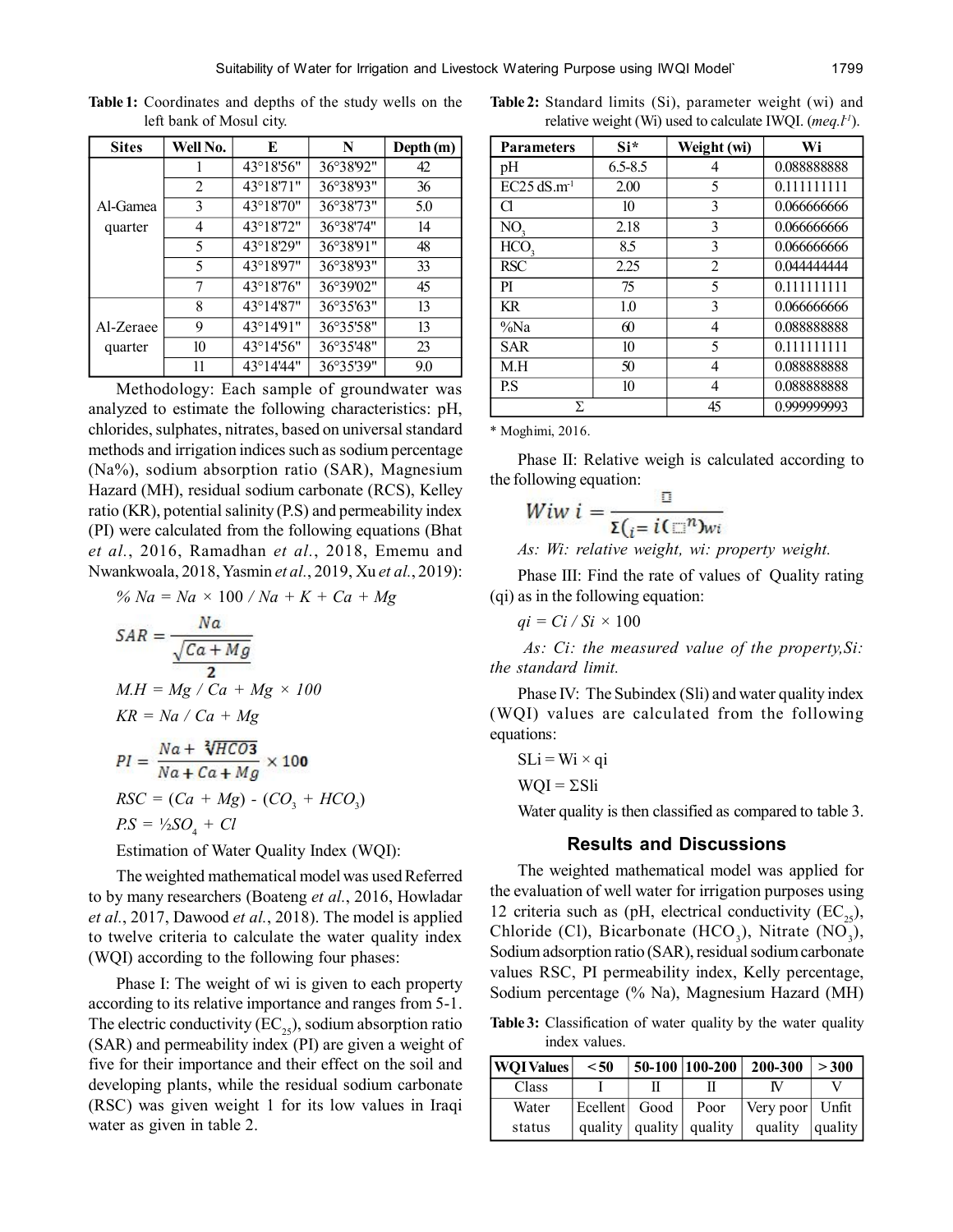and Potential salinity (PS) and comparing them with the internationally approved standard limits for irrigation referred to (Nag and Das, 2014, Moghimi, 2016).

The results indicated that water quality index values (IWQI) for irrigation ranged between (59.40-34.75), after comparing it with table 2 to classify the water that all samples of well water studied were from Excellent quality water (class I) except for the wells water 5, 8, 9, it was of good water quality (class II) as shown in table 3 and the above equations.

The subindex values (Sli) used to calculate the water quality index (IWQI) are relatively low, leading to lower values of the IWQI. while the wells water 5, 8 and 9, the Sli values were slightly higher for some studied characteristics, especially the pH values, electrical conductivity  $(EC_{25})$ , Potential salinity (P.S), and HCO<sub>3</sub> ions, as well as the impact of relative weight (Wi), which reflected on the values of (IWQI).

The pH has a great effect on the irrigation water quality because of its effect on the balance of carbonates and the water content of the mineral elements. Acidic water hinders the absorption of calcium and magnesium ions by roots, while alkaline water provides a suitable environment for absorbing many nutrients by roots but is responsible for the accumulation of calcium carbonate (Al-Saffawi, 2018b).

The results are shown in table 4 indicate that the values ranged between 6.73 to 8.29 and 24% of the water samples within the acidic range (natural acidic). The lower values will increase the solubility of toxic metal elements from the rocks in the geological formations that water passes through it, such as aluminium and thus increase the negative effects on plants. The slightly alkaline values are due to the presence of bicarbonate ions (Al-Saffawi, 2018b).

The relative decline of values was due to the high concentration of salts and Sovereignty phase of chloride and sulfate compared to the bicarbonates phase, leading to a reduction of the pH values slightly towards the acidic (Al-Saffawi and Al-Shanoona, 2013). In addition to the possible formation of  $H_2S$  from oxidation and reduction processes in the anaerobic conditions of sulphate ions, which oxidizes when exposed to oxygen to form sulfuric acid, as shown in equations (Al-Saffawi and Maathidi, 2017).

$$
H_2S + 3O_2 \longrightarrow 2SO_2 + 2H_2O
$$
  

$$
H_2SO_3 + O_2 \longrightarrow 2H_2SO_4
$$

In general, all studied water samples are within the appropriate limits for irrigation.

Electrical conductivity  $(EC_{25})$  is an indicator that represents the concentration of water-soluble salts such

| Wells          |     | рH   |           | HCO <sub>3</sub> | $CI$  |                 | P.S  |         |            | MН    | PI    | KR    | <b>RSC</b> | <b>Values</b> | Water         |
|----------------|-----|------|-----------|------------------|-------|-----------------|------|---------|------------|-------|-------|-------|------------|---------------|---------------|
|                |     |      | $EC_{25}$ |                  |       | NO <sub>3</sub> |      | $\%$ Na | <b>SAR</b> |       |       |       |            |               | <b>Status</b> |
|                | Qi  | 94.8 | 105.5     | 64.94            | 27.40 | 8.618           | 53.2 | 4.00    | 1.71       | 80.0  | 11.4  | 4.60  | 0.0        | 40.85         | Excellent     |
|                | Sli | 8.43 | 11.72     | 4.329            | 1.830 | 0.575           | 4.73 | 0.36    | 0.19       | 7.111 | 1.27  | 0.31  | 0.0        |               | quality       |
| $\overline{2}$ | Qi  | 98.7 | 124.0     | 78.35            | 41.00 | 8.710           | 72.6 | 6.20    | 3.10       | 72.64 | 10.37 | 3.60  | 0.0        | 46.28         | Excellent     |
|                | Sli | 8.77 | 13.80     | 5.224            | 2.733 | 0.581           | 6.45 | 0.55    | 0.34       | 6.457 | 1.153 | 0.24  | 0.0        |               | quality       |
| 3              | Qi  | 94.4 | 70.50     | 74.82            | 14.3  | 1.106           | 28.3 | 4.27    | 1.11       | 61.62 | 34.53 | 2.60  | 0.0        | 34.75         | Excellent     |
|                | Sli | 8.39 | 7.830     | 4.988            | 0.950 | 0.074           | 2.52 | 0.39    | 0.12       | 5.477 | 3.837 | 0.17  | 0.0        |               | quality       |
| 4              | Qi  | 99.2 | 72.00     | 68.82            | 18.80 | 1.060           | 31.8 | 5.67    | 1.56       | 115.3 | 27.47 | 3.30  | 0.0        | 39.07         | Excellent     |
|                | Sli | 8.18 | 7.999     | 4.588            | 1.253 | 0.071           | 2.83 | 0.48    | 0.17       | 10.25 | 3.052 | 0.22  | 0.0        |               | quality       |
| 5              | Qi  | 9.52 | 115.0     | 102.8            | 50.80 | 1.106           | 83.2 | 11.6    | 5.21       | 82.74 | 16.80 | 7.70  | 0.0        | 50.29         | Good          |
|                | Sli | 8.46 | 12.78     | 6.845            | 3.387 | 0.074           | 7.40 | 1.03    | 0.58       | 7.355 | 1.867 | 0.51  | 0.0        |               | quality       |
| 6              | Qi  | 94.4 | 115.5     | 80.47            | 28.90 | 3.548           | 60.8 | 11.8    | 18.1       | 105.0 | 14.67 | 7.60  | 0.0        | 48.67         | Excellent     |
|                | Sli | 8.39 | 12.83     | 5.347            | 1.927 | 0.237           | 5.40 | 1.05    | 2.02       | 9.332 | 1.630 | 0.507 | $0.0\,$    |               | quality       |
| 7              | Qi  | 98.1 | 92.50     | 64.00            | 22.60 | 6.636           | 46.4 | 6.37    | 2.20       | 143.9 | 15.07 | 3.90  | 0.0        | 44.88         | Excellent     |
|                | Sli | 8.72 | 10.28     | 4.267            | 1.507 | 0.443           | 4.12 | 0.57    | 0.24       | 12.79 | 1.674 | 0.26  | 0.0        |               | quality       |
| 8              | Qi  | 96.4 | 106.0     | 106.4            | 35.90 | 2.533           | 60.1 | 12.5    | 5.55       | 150.3 | 21.33 | 8.00  | $0.0\,$    | 53.33         | Good          |
|                | Sli | 8.57 | 11.78     | 7.089            | 2.393 | 0.169           | 5.34 | 1.11    | 0.62       | 13.36 | 2.370 | 0.53  | $0.0\,$    |               | quality       |
| 9              | Qi  | 97.6 | 135.0     | 87.53            | 53.00 | 2.304           | 96.8 | 10.0    | 5.60       | 160.8 | 12.73 | 4.10  | $0.0\,$    | 59.40         | Good          |
|                | Sli | 8.68 | 15.00     | 5.835            | 3.533 | 0.154           | 8.60 | 0.89    | 0.62       | 14.29 | 1.526 | 0.27  | $0.0\,$    |               | quality       |
| 10             | Qi  | 100  | 93.50     | 88.47            | 24.50 | 2.535           | 46.7 | 6.00    | 2.10       | 116.2 | 18.27 | 2.70  | $0.0\,$    | 44.47         | Excellent     |
|                | Sli | 8.92 | 10.39     | 5.898            | 1.633 | 0.169           | 4.15 | 0.53    | 0.23       | 10.33 | 2.030 | 0.18  | $0.0\,$    |               | quality       |
| 11             | Qi  | 99.6 | 66.00     | 66.82            | 11.40 | 2.119           | 21.2 | 5.38    | 1.37       | 132.3 | 24.27 | 2.10  | $0.0\,$    | 38.64         | Excellent     |
|                | Sli | 8.85 | 7.333     | 4.455            | 0.759 | 0.141           | 1.88 | 0.48    | 0.15       | 11.76 | 2.696 | 0.14  | $0.0\,$    |               | quality       |

**Table 4:** The quality rating (Qi), Subindex (Sli) and water quality index (WQI) of studied groundwater for irrigation purpose.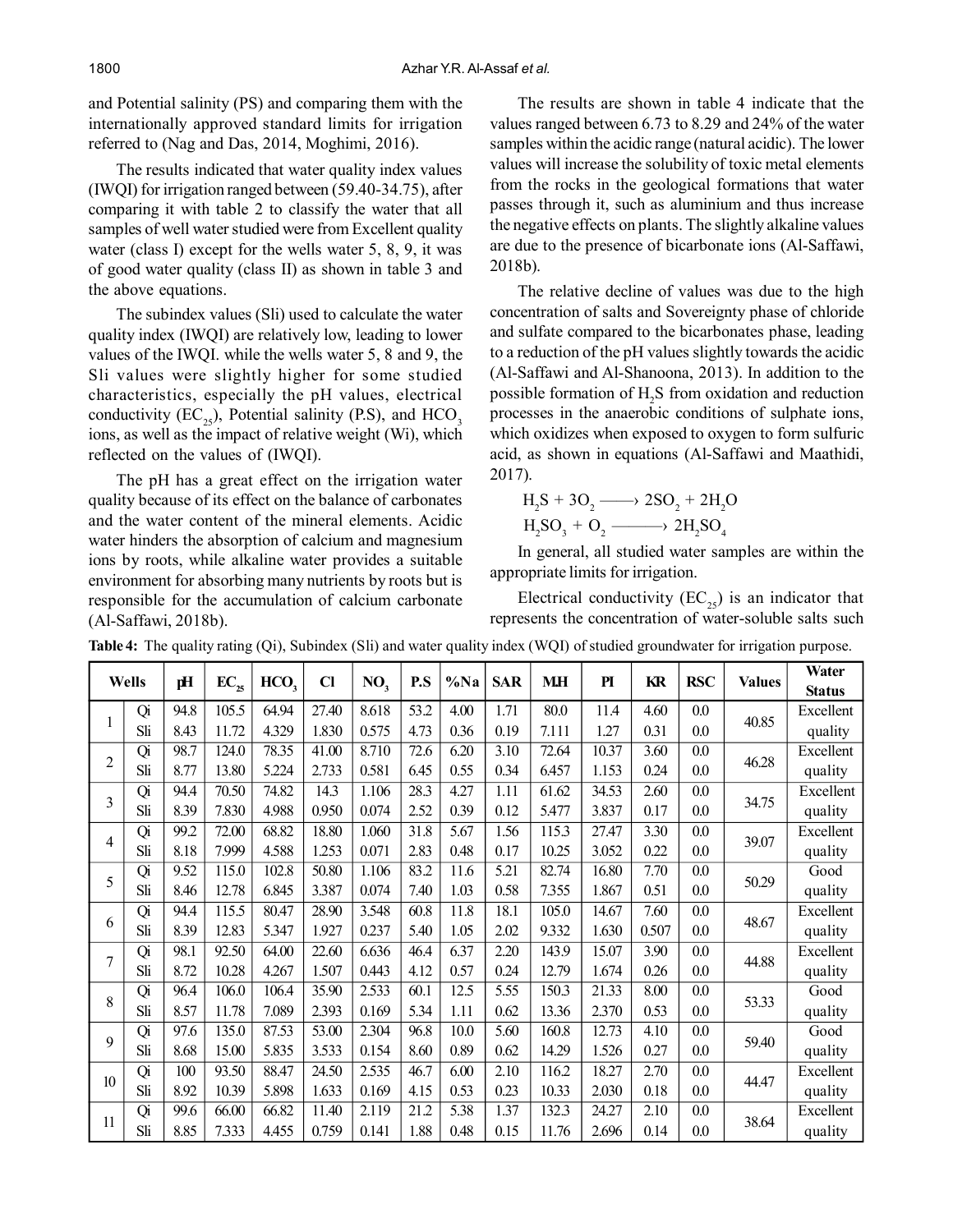as calcium, magnesium, sodium, sulfate and chloride ions etc. (Karroum *et al.*, 2019). The electrical conductivity of the groundwater sample values varied from (1.10 to  $3.61)$  dS.m<sup>-1</sup> (Table 4), which showed that  $44\%$  of the aqueous samples exceeded the limit, these high values due to the nature of the geological formations of study areas rich in evaporative salts. (Al-Saffawi *et al.*, 2018a, Al-Sardar *et al.*, 2019). Therefore, salt-tolerant plants should be selected and the washing processes should be considered to prevent salt accumulation.

In this study, the minimum mean concentration of recorded bicarbonate ions was  $5.44$  meq.l<sup>-1</sup> and the maximum recorded was  $9.04$  meq.l<sup>-1</sup> during the study period, about 14% of these values are well above the appropriate limit for irrigation, the main reason for the presence of bicarbonate ions in groundwater may be due to the reaction of calcite and magnesium calcite with carbonic acid as described below (Al-Saffawi and Al-Sardar, 2018a, Kablan *et al.*, 2018). Eqs.:

 $CO_2 + H_2O \rightarrow H_2CO_3$  $CaCO<sub>3</sub> + H<sub>2</sub>CO<sub>3</sub> \longrightarrow Ca<sup>+2</sup> + 2HCO<sub>3</sub><sup>-1</sup>$  $CaMg(CO<sub>3</sub>)<sub>2</sub> + 2H<sub>2</sub>CO<sub>3</sub> \longrightarrow Ca<sup>+2</sup>+ Mg<sup>+2</sup>+ 4HCO<sub>3</sub><sup>-1</sup>$ 

As well as the high average concentration of sulfate and chloride ions reaches to  $(3.0, 5.08)$  meq.l<sup>-1</sup> consecutively, which contributes to the high concentration of Potential salinity which reach to  $(8.32)$  meq.l<sup>-1</sup> and the relative rise in values is due to the nature of the geological rocks of the formation of Al-fatha in the study area which water passes through it, as well as the biodegradation processes of proteins by sulfur bacteria Thiobacillus denitrificatis, which aerobic oxidizes to sulfate ions as in the following equations (Al-Hamdany and Al-Saffawi, 2018):

$$
CaSO_4 + 3[CH_2O] + \frac{Bacteria}{2} 2CaCO_3 + 2S + CO_2 + 3H_2O
$$
  
S<sup>+</sup>+2H<sup>+</sup>  $\longrightarrow$ H<sub>2</sub>S  
H<sub>2</sub>S + 2O<sub>2</sub>  $\frac{Bacteria}{2} H_2SO_4$ 

As for irrigation water indicators such as (%Na, SAR, KR. PI and RSC), the values are within the appropriate limits for irrigation due to the high concentrations of calcium and magnesium ions compared with the concentration of sodium and bicarbonate, thus, there are no problems of sodicity and harm permeability hazard (Ramadhan *et al.*, 2018), except the values of Magnesium Hazard (MH) for some wells water because of the high concentration of magnesium ions, which is due to the nature of the geological formations of the study area (Al-Sardar *et al.*, 2018).

#### **Conclusions and Recommendations**

Well water was characterized by the fact that most of the results of the analysis and indicators of irrigation water were within the appropriate limits for irrigation, with some minor exceptions such as high salinity and magnesium hazard values, which affected the quality of irrigation water (ranged from excellent to good quality).

Therefore, we recommend using the studied water to irrigate plants and trees growing in sandy and mixing soils, taking into account the washing processes to prevent the accumulation of salts in the soil. Solar water treatment is also required to improve its quality by activating photochemical reactions (Al-Saffawi and Talaat, 2018).

#### **References**

- Al-Bachachi, O.M.S. (2014). Hydrogeochemistery of selected wellson both banks of Tigris river in Mosul area, Northern Iraq. *Iraqi J. of Earth Sci*., **14(1):** 1-18.
- Al-Hamdany, A.S. and A.Y.T. Al-Saffawi (2018a). Evaluation of the groundwater quality of the right side of Mosul city for drinking purposes using the water quality index (WQI). Accepted for publ. in the Proceed. of the First Int. Conf. and the third scientific of the Faculty of Science, Univ. of Tikrit, 17-18 December 2018. Iraq.
- Al-Saffawi, A.Y.T. (2019). Water qualityindex assessment of ground water in Al- Nimrud district of Southeastern Mosul City. Iraq. *Pak. J. Anal. Environ. Chem*., **20(1):** 75-81. http:/ /doi.org/10.21743/pjaec/2018.06.01
- Al-Saffawi, A.Y.T. and Y.A.M. Al-Shuuchi (2018). Assessment of groundwater quality for irrigation by using water quality index(IWQ index) in Al- Kasik district Northeastern of Mosul City. *Iraq. Int. J. of Enhanced Res. in Sci*., *Techn. and Engin.,* **7(1):** 76-81. http://www.erpublications.com.
- Al-Saffawi, A.Y.T. (2018a). Assessment of groundwater for irrigation and domestic suitability by using (WQI) in Singiar district eastern of Mosul city. Iraq. Mesopo. *Environ. j., Special Issue F.*, 75-84. http: www.bumej.com.
- Al-Saffawi, A.Y.T. (2018b). Assessment of groundwater for irrigation and domestic suitability by using (WQI) in Singiar district eastern of Mosul city. Iraq*. Mesopo. Environ. j*., *Special Issue F.*, 75-84. www.bumej.com.
- Al-Saffawi, A.Y.T. and W.E. Al-Sinjari (2018). Assessment of water quality for irrigation by using water quality index (IWQ index) in Al- Kharrazi Valley at Mosul city. *Iraq (In Arabic) Alutroha for Env. Sci*., **5:** 57-71.
- Al-Saffawi, A.Y.T. and A.H. Al-Maathidi (2017). The quality evaluation of Wady Eqab wastewater in north of Mosul city for Irrigation Tikrit. *J. of Pure Sci*., **22(12):** 14-20.
- Al-Saffawi, A.Y.T. and R.A.A. Al-Shanoona (2012). Ecological and bacteriological study of the quality of groundwater Eastern of Mosul city. Proceedings of the  $8<sup>th</sup>$  Envir. Sci. Confe. of the Faculty of Environmental Sci. and Techno. University of Mosul, 137-153.